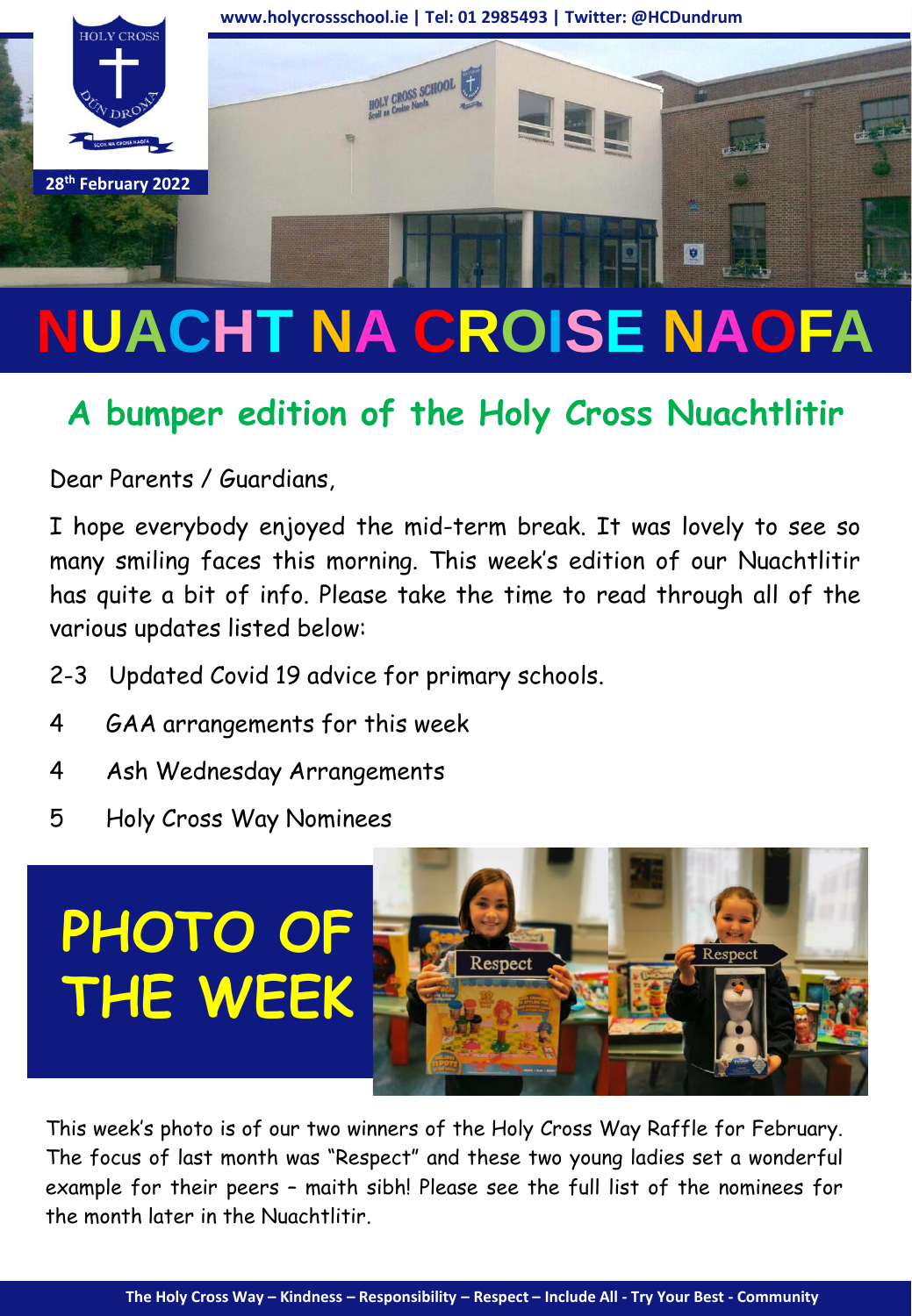

### **Updated Covid advice for Primary Schools**

As I am sure you have all read, last week the government released new public health advice that comes into effect from today, 28<sup>th</sup> February. Some of the main points and what effect they will have in Holy Cross school are summarised below.

#### **Staying at home if you have symptoms**

The requirement to stay at home if you have symptoms of Covid 19 remains (list of symptoms available here - [https://www2.hse.ie/conditions/covid19/symptoms/symptoms](https://www2.hse.ie/conditions/covid19/symptoms/symptoms-child/)child/ ). If your child is displaying symptoms of Covid 19, please do not send them to school until they are 48hours clear of symptoms. We would ask that parents continue to inform the school of positive covid tests. We will continue to notify parents of cases of Covid in the class via text and email. We are awaiting clarity on isolation times for positive cases in pupils and staff and will forward this information as soon as it is available.

#### **Face Coverings / mask wearing**

It is no longer a requirement for staff or pupils to wear face coverings in school. Staff and pupils can continue to wear face coverings if they so wish. Any staff member or pupil who wishes to wear face coverings will be treated with the utmost respect at all times in Holy Cross. There is also no requirement for parents to continue to wear face coverings when dropping / collecting their child/children in the school grounds. I would like to take the opportunity to thank all of our parents for their co-operation with respect to children wearing face coverings in school. This has been a difficult time for children and staff and we count ourselves as very fortunate to have such supportive parents in Holy Cross.

#### **Hand Hygiene**

Best practices regarding hand hygiene will continue to be promoted in Holy Cross. The children will hand sanitise throughout the day, before and after eating, and playing in the yard as well as at other relevant stages throughout the day.

#### **Cleaning and Hygiene in Schools**

The school's current cleaning arrangements will remain in place for the remainder of the school year. Louise, our school housekeeper will continue to ensure all common touchpoints are sanitised regularly throughout the day as well as carrying out her usual cleaning routine. We are very fortunate to have Louise on our staff as she ensures Holy Cross is kept impeccably clean for our students and staff members. Contract cleaners will continue to clean the classes, corridors and bathrooms each evening.

#### **Physical Distancing**

The Department of Education has recognised that physical distancing implemented in schools has impacted teaching and learning and the normal socialising and mixing between class groups. There is no longer a requirement for schools to maintain class pods and bubbles. From a practical point of view, this will allow us to bring back some initiatives over the coming weeks. Some examples include "buddy reading" (where children from a senior class would help children from a junior class with their reading) or reinstating our school Tionól in the Halla each Friday morning.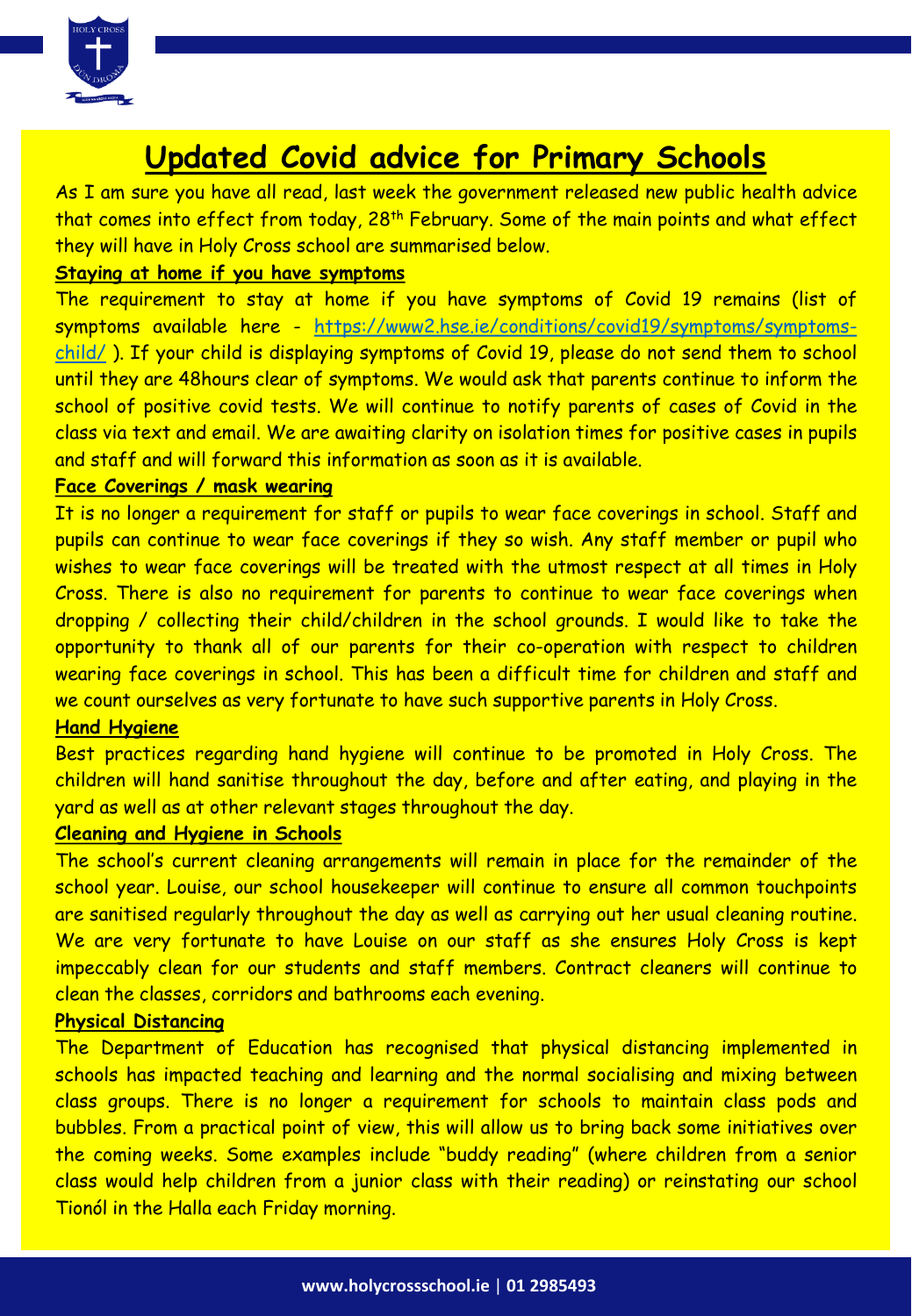

## **Updated Covid advice for Primary Schools (contd.)**

#### **Morning Time Routine / Afternoon Collection Routine**

For the time being, our morning and afternoon routines will stay the same. Children can enter the school through their allotted class door between 8:50am and 9:10am. Children can be collected from their allotted door at the usual times in the afternoons also. Any change to these arrangements will be communicated to all parents well in advance.

*Please note: over the last few weeks we have noticed an increase in the amount of children arriving late to school. Please ensure your child arrives to school at the correct time.*

#### **Visitors to the school**

Although new government guidance states that visitors can now enter the school building we would ask that for the time being, for safety and security purposes, if you need to visit the school for any reason you ring the intercom bell at our main entrances and do not enter the building unless permitted by someone in the office. If you would like to arrange a meeting with your child's teacher please continue to contact them via Aladdin connect or by making contact with the office.

#### **Return to school declaration**

The return to school declaration on Aladdin is no longer required. If your child is absent following illness or following school closures, this no longer needs to be filled out.

#### **Ventilation**

Best practices surrounding ventilation in classrooms will still be followed in Holy Cross. The windows in the classrooms will still provide a flow of air while each class, including our Special Education Rooms, will have a HEPA filter / air purification device operational throughout the day.

#### **After Schools Activities**

We are delighted to announce that we are currently in the process of finalising details with external parties regarding after school activities. We hope to have a "sign up" morning next week where parents can sign up and pay these external teachers for activities for the coming weeks. We will send these details out as soon as times and prices etc. are finalised in the coming days.

I would like to sincerely thank all of our staff, pupils and parents for coming together so effectively throughout this difficult time. Despite Covid 19 still being a significant consideration in school life, we are very happy to be taking so many meaningful steps back towards normality.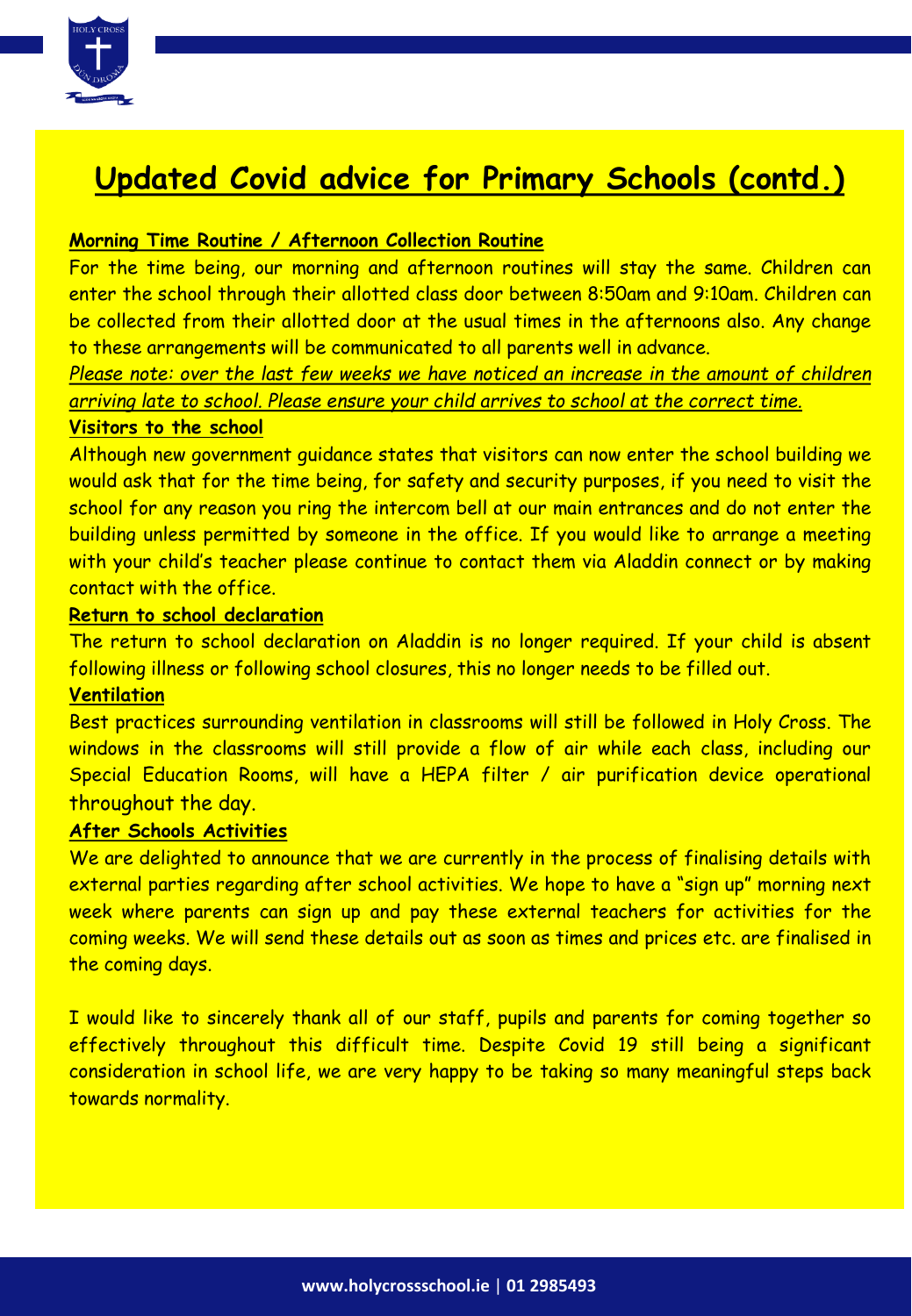

# **GAA this Week**

Only one match this week as our girls team have a "bye" week.

- The girls team will train tomorrow, Tuesday  $1^{\text{st}}$  March from 2:40-3:30 in the school yard (training is taking place on a Tuesday to accommodate our staff meeting on Wednesday afternoon).
- The boys team will play St. Mary's, Donnybrook on Thursday. The boys will return to school between 3:45-4:00pm.



# **Ash Wednesday, 2nd March 2022**

Fr. John has passed on details for families regarding Ash Wednesday.

Rang 6 will be representing Holy Cross on the day during 10:30 mass with other classes tuning in via the webcam.